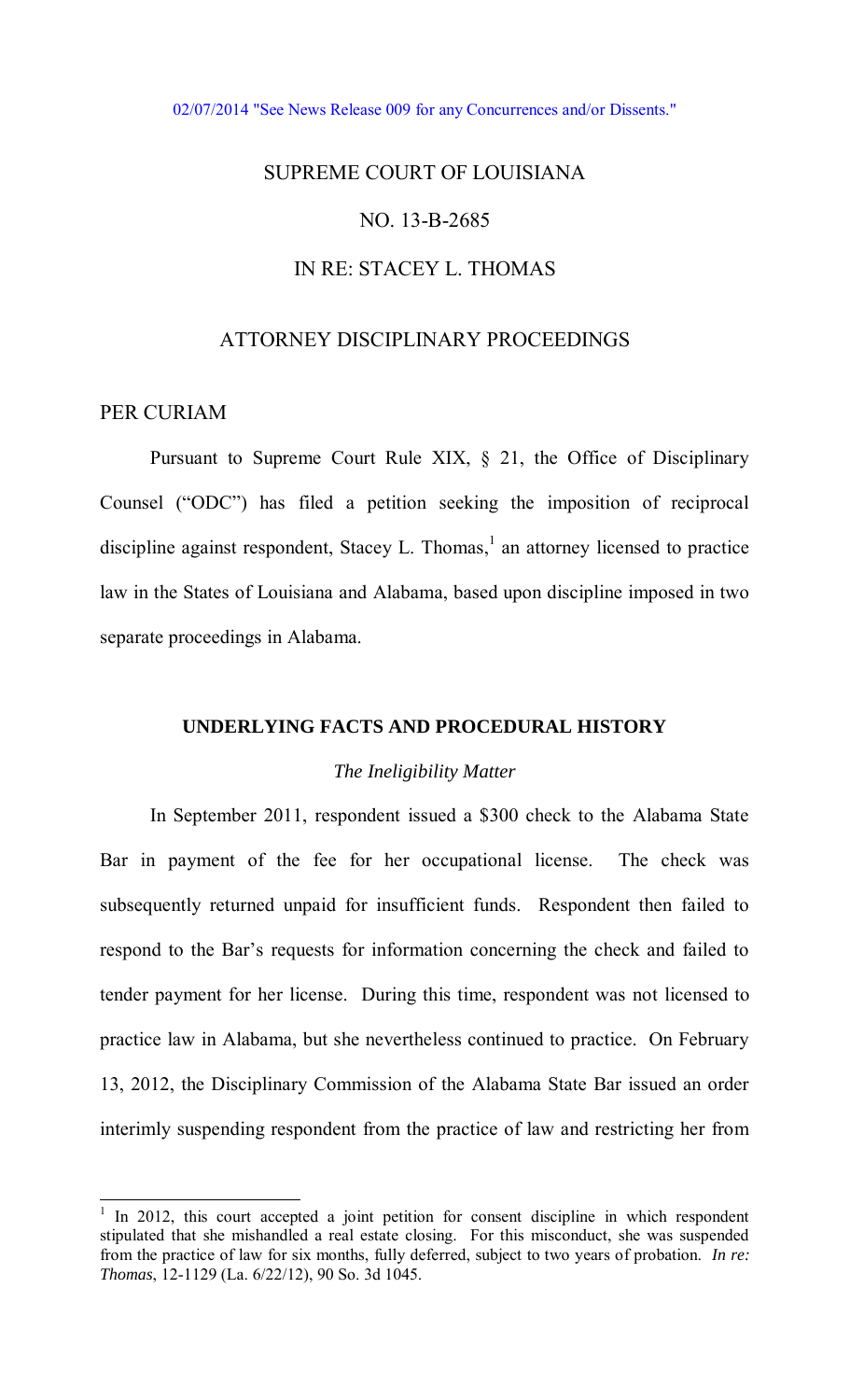maintaining an attorney trust account in any financial institution. *In the Matter of Stacey L. Thomas*, ASB No. 2012-306.

## *The Pinnacle Matter*

From 2006 to 2008, respondent owned and operated Pinnacle Title Company ("Pinnacle"). In July 2006, Fred Thomas, respondent's father and an employee of Pinnacle, closed the sale of a residential property located on Campanella Drive in Theodore, Alabama. According to respondent, the sale was conducted and closed without her knowledge or participation. The property was allegedly purchased by Carolyn Kelly from Michael Kennedy. A mortgage loan of \$94,500 was made by New Century Mortgage Corporation in order to finance Ms. Kelly's purchase. The mortgage was later assigned to U.S. Bank. Neither the mortgage nor the deed was recorded by Pinnacle. According to the closing statement, the sum of \$56,525.57 was disbursed at closing to satisfy a prior mortgage on the property held by Option One Mortgage ("Option One"), but the disbursement was never received by Option One and the mortgage was never satisfied. In February 2009, U.S. Bank filed suit against respondent, her father, and other defendants regarding the sale of the Campanella Drive property and the failure to satisfy the first mortgage. Respondent and her father were served by the sheriff in March 2009. Respondent represented her father in the suit and failed to file a timely answer on his behalf. As a result, a default judgment was entered against them in the amount of \$128,809.14.

The bank records for Pinnacle's escrow account demonstrate that Pinnacle paid out over \$112,000 in total payments on the Campanella Drive closing to Michael Kennedy, Dale Kennedy, Carolyn Kelly or SDF Properties (a business owned by Dale Kennedy). The loan from the lender for the closing on the Campanella Drive property was only \$94,500. Moreover, the payments related to

2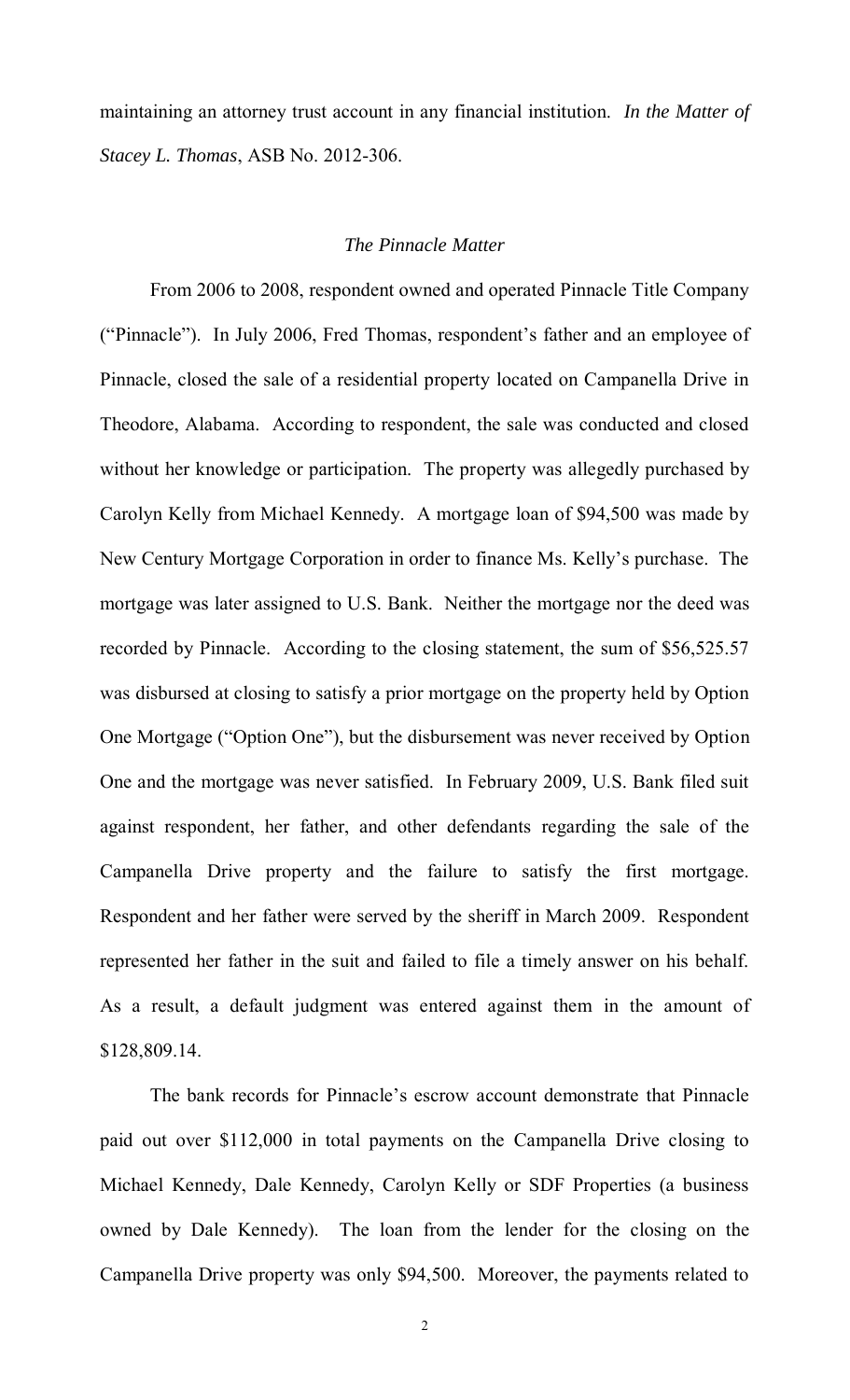the property were spread out over a lengthy period of time. The records also demonstrate that from May 2006 through November 2007, Pinnacle paid SDF Properties and/or Dale Kennedy almost \$138,000. There were several instances where Pinnacle made multiple payments to SDF Properties and/or Dale Kennedy on individual closings.<sup>2</sup> Many of the checks were signed by respondent's father but written by Jocelyn Easter, an employee of Pinnacle who was later fired after being convicted of mortgage fraud in an unrelated matter.

Ticor Title Company ("Ticor") also filed suit against respondent, her father, and Pinnacle in relation to another real estate transaction involving Carolyn Kelly. Ticor alleged that Pinnacle had closed a real estate transaction involving a property located on Riverside Drive in Mobile. Like the previous transaction, the mortgage and deed were never recorded and a prior mortgage on the property was not satisfied after the closing. Respondent and her father were served with Ticor's complaint in July 2010, but respondent failed to file an answer until December 2010. She also failed to timely file and/or properly respond to motions for discovery, which led to a judgment being issued against her and her father.

In January 2007, respondent's father refinanced his home using Pinnacle as the closing company. On January 23, 2007, approximately \$199,737.45 was wired into Pinnacle's real estate account from the lender. Rather than disbursing the loan proceeds to Mr. Thomas, the bulk of the funds were left in the account in order to float the account and to make payments on other closings or to other third parties. Respondent maintained that she was unaware of the shortages in Pinnacle's escrow account or that her father used funds from his refinance to fund shortages on the account.

In March 2012, respondent consented to be suspended from the practice of law for a period of ninety-one days, retroactive to February 13, 2012, the date of

 $\overline{a}$ 

 $2\degree$  The record does not contain any details regarding the payments made to SDF Properties and to Dale Kennedy.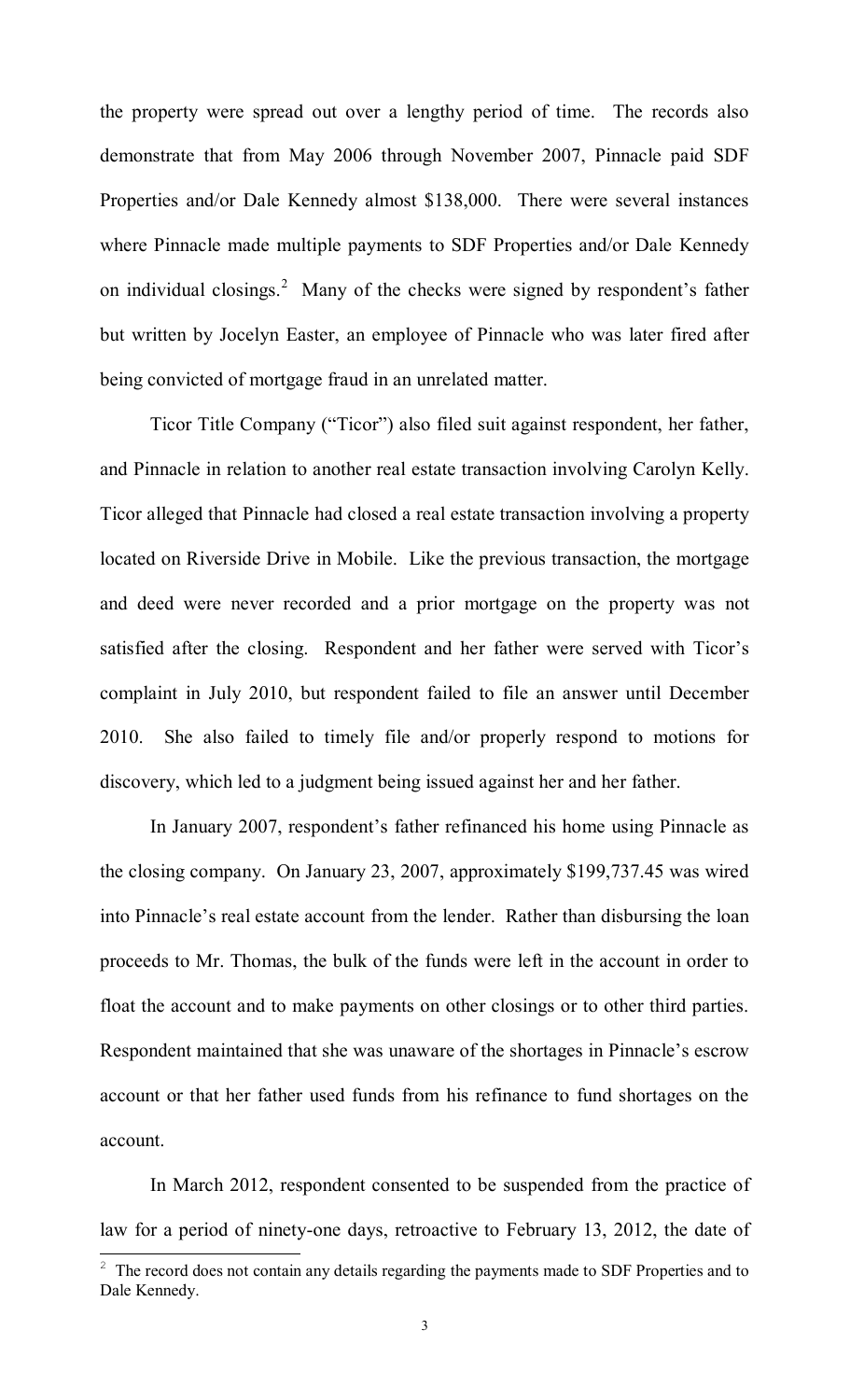her interim suspension, for violating the following provisions of the Alabama Rules of Professional Conduct: Rules 1.3 (diligence), 1.4(a)(b) (communication), and 8.4(g) (misconduct). *In the Matter of Stacey L. Thomas*, ASB No. 2009- 1460(A); ASB No. 2012-153; Rule 20(A); and Pet. No. 2012-306.<sup>3</sup>

## *The Purifoy Matter*

 In March 2010, John Purifoy hired respondent to probate the estate of his father. In February 2012, respondent failed to appear for a hearing in the matter. Thereafter, the court ruled against Mr. Purifoy and taxed costs against him.

 Mr. Purifoy also hired respondent to handle a matter involving the eviction of a tenant from one of his rental properties. During the course of the matter, respondent obtained a default judgment for past due rent and was able to obtain a garnishment on the tenant's wages. Respondent had the garnishment payments of \$280 issued directly to her. She cashed the checks but failed to deposit the funds into a trust account. She also failed to maintain an IOLTA account and failed to remit some of the garnishment payments to Mr. Purifoy.

In December 2012, respondent consented to be suspended from the practice of law for a period of one hundred eighty days for violating the following provisions of the Alabama Rules of Professional Conduct: Rules 1.3, 1.15(a)(b)(g) (safekeeping property of clients or third persons), and 8.4(a)(g). *In the Matter of Stacey L. Thomas*, ASB No. 2011-1912. Respondent also agreed to pay restitution in the amount of \$500 to Mr. Purifoy.

 $\overline{a}$ 

<sup>&</sup>lt;sup>3</sup> This proceeding included respondent's misconduct in both the Ineligibility matter and the Pinnacle matter. Because the period of suspension imposed upon respondent exceeds ninety days, the Alabama Rules of Disciplinary Procedure require that she formally petition for reinstatement to the practice of law in Alabama.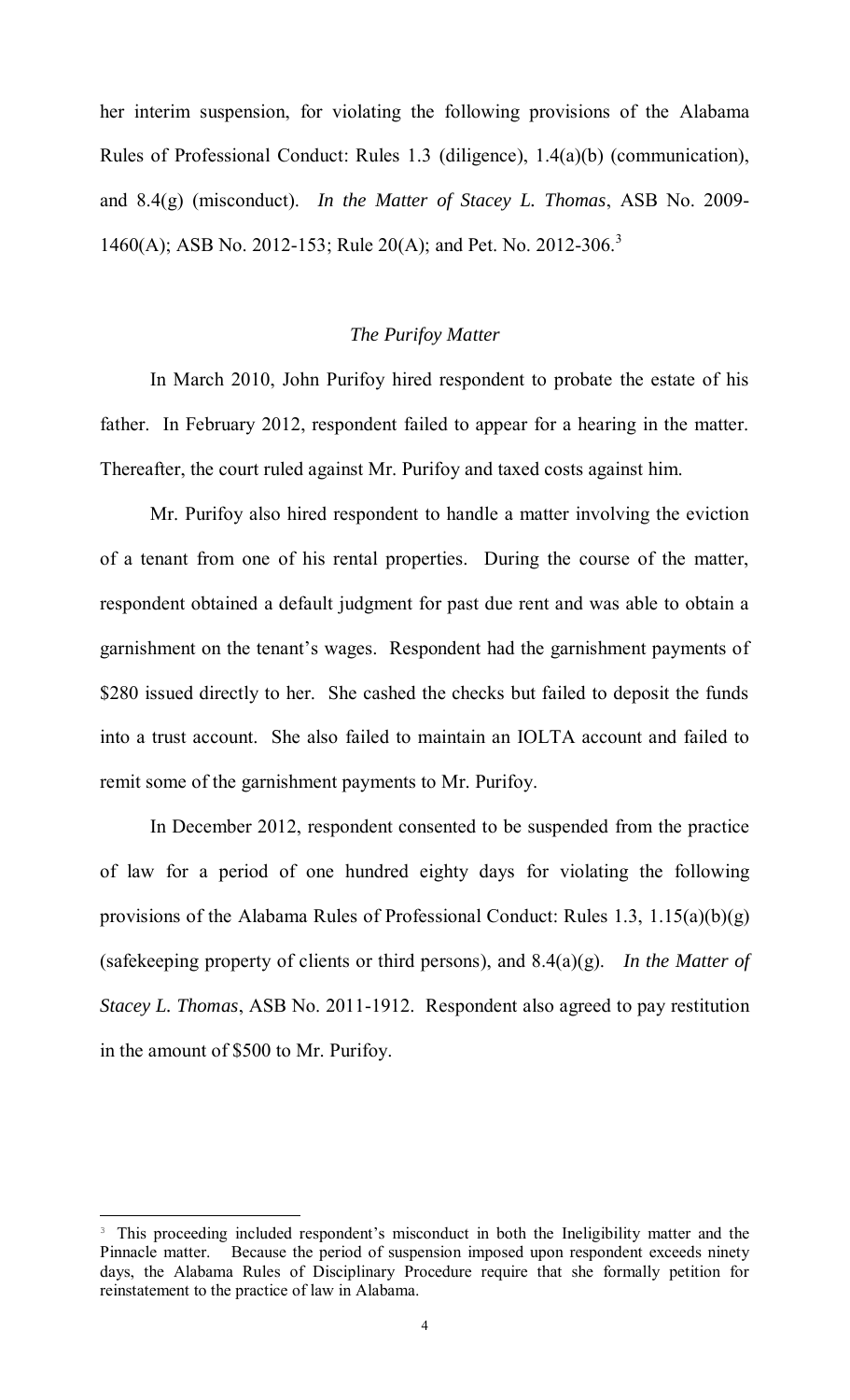### *Louisiana Proceedings*

 After receiving notice of the Alabama orders of discipline, the ODC filed a motion to initiate reciprocal discipline proceedings in Louisiana, pursuant to Supreme Court Rule XIX, § 21. Certified copies of the decisions and orders of the Disciplinary Commission of the Alabama State Bar were attached to the motion. On November 19, 2013, this court rendered an order giving respondent thirty days to demonstrate why the imposition of identical discipline in this state would be unwarranted. Respondent failed to file any response in this court.

#### **DISCUSSION**

The standard for imposition of discipline on a reciprocal basis is set forth in

Supreme Court Rule XIX, § 21(D). That rule provides:

Discipline to be Imposed. Upon the expiration of thirty days from service of the notice pursuant to the provisions of paragraph B, this court shall impose the identical discipline … unless disciplinary counsel or the lawyer demonstrates, or this court finds that it clearly appears upon the face of the record from which the discipline is predicated, that:

- (1) The procedure was so lacking in notice or opportunity to be heard as to constitute a deprivation of due process; or
- (2) Based on the record created by the jurisdiction that imposed the discipline, there was such infirmity of proof establishing the misconduct as to give rise to the clear conviction that the court could not, consistent with its duty, accept as final the conclusion on that subject; or
- (3) The imposition of the same discipline by the court would result in grave injustice or be offensive to the public policy of the jurisdiction; or
- (4) The misconduct established warrants substantially different discipline in this state; …

If this court determines that any of those elements exists, this court shall enter such other order as it deems appropriate. The burden is on the party seeking different discipline in this jurisdiction to demonstrate that the imposition of the same discipline is not appropriate.